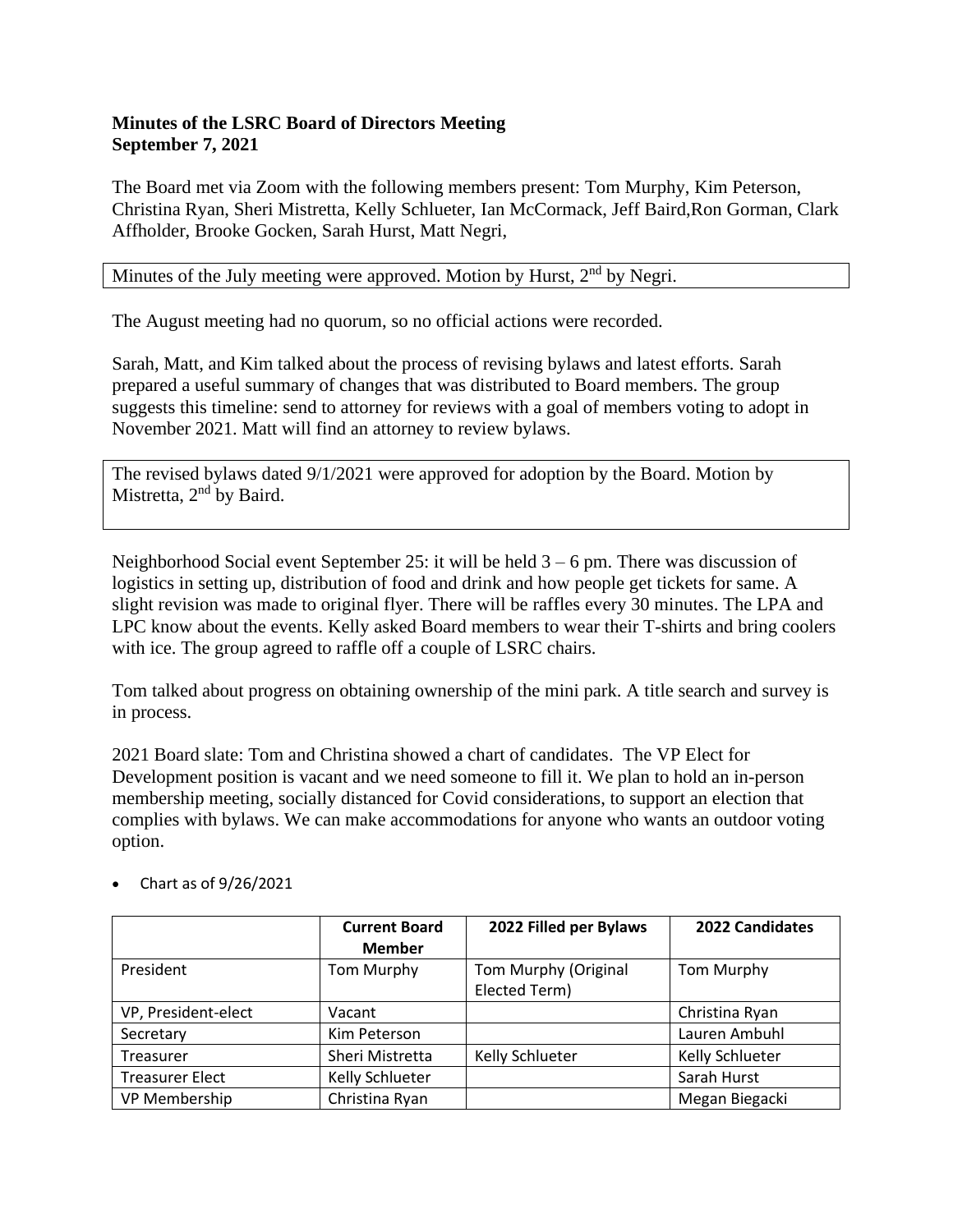| <b>VP Capital Improvements</b> | Ian McCormack           |                          | Ian McCormack           |
|--------------------------------|-------------------------|--------------------------|-------------------------|
| <b>VP Communications</b>       | Jeff Baird              |                          | Jeff Baird              |
| <b>VP Business Committee</b>   | Vacant                  |                          | Abigail Schlueter       |
| <b>VP Development</b>          | <b>Suzanne Sessions</b> | Ron Gorman               | Ron Gorman              |
| VP Elect Development           | Ron Gorman              |                          | [vacant]                |
| Development Committee          |                         |                          | Merry Dahms             |
| <b>Members</b>                 |                         |                          | Linda Pallman           |
|                                |                         |                          | <b>Robin Urbanek</b>    |
|                                |                         |                          | Michael Visintainer     |
|                                |                         |                          | <b>Suzanne Sessions</b> |
| <b>VP Safety</b>               | Glenn Eckert            |                          | Steve Wilde             |
| VP Fundraising (new)           | n/a                     |                          | Jill Peckinpaugh        |
| Member at large                | Sarah Hurst             | Sarah Hurst -- moving to | George Boulware         |
|                                |                         | <b>Treasurer Elect</b>   |                         |
| Member at large                | Diana Gray              | Diana Gray               | n/a (2nd year of 2-     |
|                                |                         |                          | year term)              |
| Member at large                | <b>Brooke Gocken</b>    |                          | <b>Brooke Gocken</b>    |
| Member at large                | Clark Affholder         |                          | Tim Strickfaden         |
| Past President                 | Matt Negri              | Matt Negri (Agree to     | Matt Negri              |
|                                |                         | additional term)         |                         |

Strategic Plan: Tom reported that there are no regular meetings of the Strategic Plan committee scheduled at this time. Members of the committee work on various projects. Current project: membership software for the LPC is being identified and reviewed.

Kim reported on block captain program since September marks the 6 month anniversary of a new recruitment program. We have nearly doubled the number of block captains and we now have 38 active block captains. All have committed to be active this year. About 75% of the neighborhood is covered. Future plans may include asking block captains to submit a report on their activities. It is important to monitor their involvement as they represent our neighborhood organization. Ron Gorman suggested he could provide names of people who have recently purchased real estate here. Tom asked that Steve Wilde, incoming Safety Chairman, handle this.

Merchandise sales: Jeff said T-shirts are selling very well. He will have a merchandise table at the September 25 event and at concerts. Becky Zerman is a new writer on the communications committee and she has written a couple of blog entries.

Trash Cans on Park: Jeff talked about a problem with a smelly trash can at Mayo Ketchup. The city is in charge of emptying them. The can by Mayo Ketchup is always full of dog poop and they would like it moved down the street. We will reach out to city about this problem.

Marquis: our editor John Dedke is resigning after the most recent issue is complete. We will recruit another editor at the next membership meeting. Tom asked for a task list and an estimate of time involved to describe the job.

The Board passed a motion to buy a plaza brick in John's honor. Motion by Negri,  $2<sup>nd</sup>$  by Peterson. Matt will get Kelly the information for inscription.